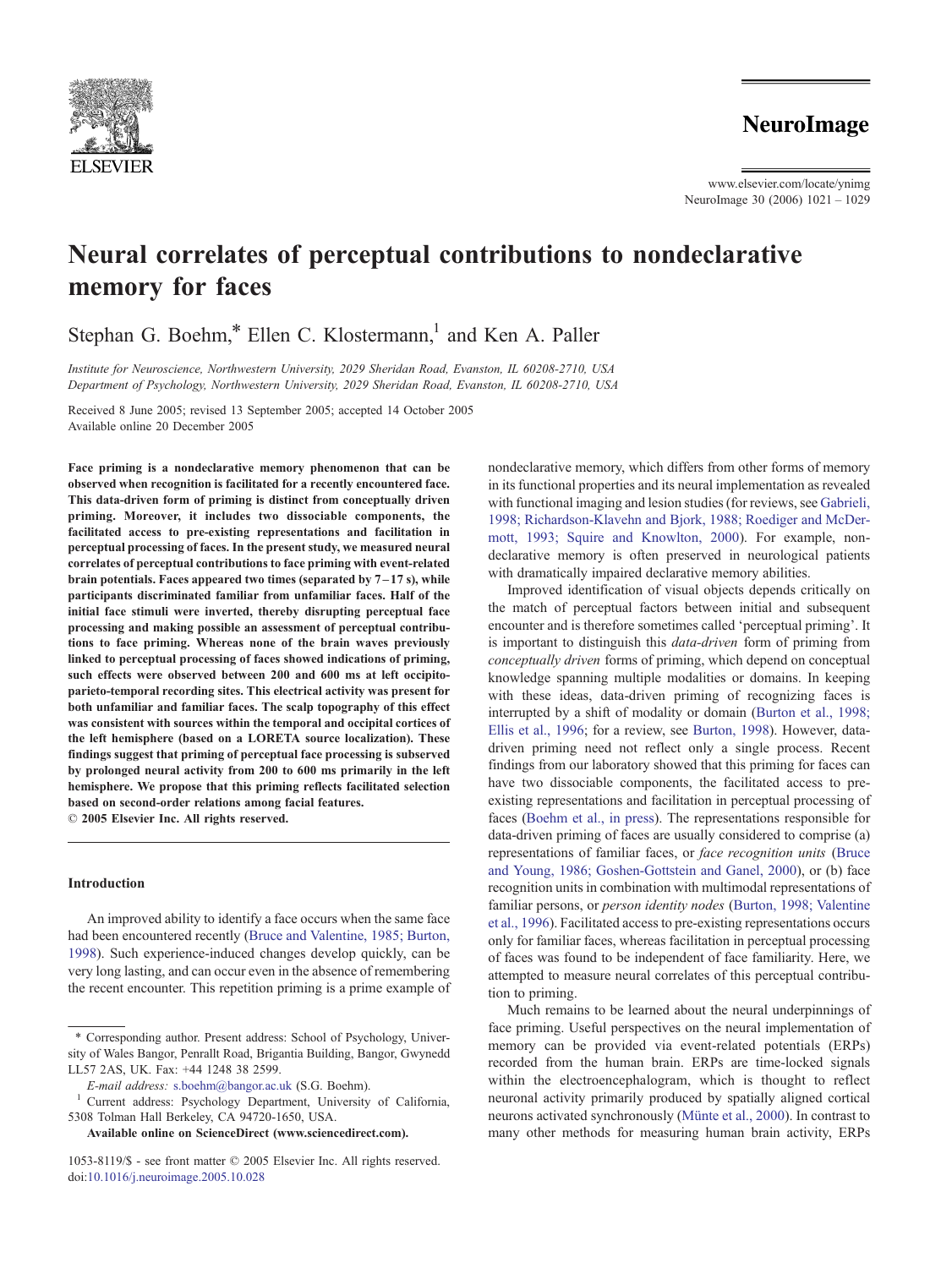allow a precise description of the time course of neural events. In general, ERP correlates of memory retrieval can be observed as differences between ERPs to repeated and new stimuli ([Friedman](#page-7-0) and Johnson, 2000; Rugg, 1995) and associations between retrieval subprocesses and specific ERPs are currently under investigation. For repetitions of faces after short intervals in the time range of approximately 10 s, as in the current study, a so-called early repetition effect or N250r (ERE/N250r) and a centro-parietal socalled late repetition effect or N400 (LRE/N400) have been reported (Boehm and Sommer, 2005; Boehm et al., 2005; Pfütze et al., 2002; Schweinberger et al., 1995; for a review, see [Schweinberger and](#page-8-0) Burton, 2003). The ERE/N250r is a frontal/fronto-polar positivity peaking around 300 ms when measured against a linked-mastoid reference ([Boehm et al., 2005\)](#page-7-0). Because the ERE/N250r has usually not been found for unfamiliar faces when immediate face repetitions were excluded, it has been concluded that it relates to changes in the access to facial representations (face recognition units) due to shortterm repetition (Pfütze et al., 2002; Schweinberger and Burton, 2003; Schweinberger et al., 1995). The LRE/N400 appears as a centro-parietal positivity (or reduced centro-parietal negativity) between about 400 and 600 ms and is usually interpreted as reflecting changes in the access to semantic knowledge about the depicted person (for a review, see [Schweinberger and Burton, 2003\)](#page-8-0).

Though these ERPs reflect differences in processing between repeated and new faces, it is unlikely that these processing differences relate to data-driven priming for the following reasons. In case of the ERE/N250r, this effect has not been found at a repetition lag of 15 min ([Schweinberger et al., 2002a\)](#page-8-0), whereas face priming generally can be measured at this lag. In order to describe neural correlates of data-driven priming in general, specific conditions can be employed to discriminate priming from declarative memory and other repetition-related changes; manipulations such as a shift of modality or domain and varying the level of processing are especially useful because they selectively affect one type of memory (for a review, see [Roediger and McDermott, 1993\)](#page-8-0). Whereas data-driven priming for faces is sensitive to a domain-shift from names to faces, the LRE/N400, in contrast, has been found to be similar for different stimulus domains; moreover, the LRE/N400 can also be elicited when the prime and target faces belong to different but related famous persons (Boehm et al., 2005; Pfütze et al., 2002; Schweinberger, 1996; Schweinberger et al., 1995). Some recent studies have applied conditions that dissociate priming from other types of memory and demonstrated ERP correlates of priming for words, reporting small positivities of  $1 - 2 \mu V$  around 400 ms that were most pronounced at parieto-central or occipital sites ([Boehm et](#page-7-0) al., 2005; Joyce et al., 1999; Paller and Gross, 1998; Paller et al., 1998; Rugg et al., 2000; Rugg et al., 1998; Rugg and Nieto-Vegas, 1999). For priming of unfamiliar faces, small negativities around 350 ms at central or parietal electrode sites have been reported, which contrast to fronto-temporal positivities at  $\sim$  500 ms described for priming of familiar faces ([Boehm et al., 2005; Henson et al.,](#page-7-0) 2003; Nessler et al., 2005; Paller et al., 2003).

The quest for neural correlates of priming of face perception can be informed further by considering specific processes of face perception, often referred to as structural encoding ([Bruce and](#page-7-0) Young, 1986; Burton, 1998). Structural encoding entails a particular facility in processing configural information within faces, and three distinct types of configural processing have been distinguished, namely processing of first-order relations, holistic processing, and processing of second-order relations ([Maurer et al., 2002\)](#page-8-0). Firstorder relations, such as the spatial arrangement of a pair of eyes

above a nose with a mouth below, define faces as a unique class of visual stimuli. Holistic processing groups individual facial features to a gestalt-like whole, making processing of individual features more difficult than when presented alone. Second-order relations (i.e., distances and angles between eyes, nose, and mouth) are considered critical for distinguishing between individual faces.

The extent to which these three types of configural processing contribute to priming of structural encoding is currently unknown. This question can be partially addressed by analyzing several ERP components that have been purported to bear close relationships to structural encoding—P100, vertex positivity (VPP) or P150, and N170 ([Bentin et al., 1996; Itier and Taylor, 2002; Jeffreys, 1996;](#page-7-0) Linkenaer-Hansen et al., 1998); magnetic counterparts of these ERP components may also be considered, with some caveats ([Liu et al.,](#page-8-0) 2002). The functional significance of these components, however, is still under some debate. For example, some investigators hypothesized that P100 relates to processing of first-order relations and N170 to processing second-order relations ([Itier and Taylor, 2002;](#page-7-0) Liu et al., 2002), but others failed to establish a link between N170 and processing specific to the individuality of faces ([Bentin and](#page-7-0) Deouell, 2000; Eimer, 2000a). By determining which ERPs reflect priming of structural encoding, valuable information may be gained concerning both the contribution of types of configural processing to face priming and the functional significance of these ERPs.

In order to measure ERP correlates of priming at the level of structural encoding, we recorded electrical brain activity from scalp electrodes, while participants were asked to discriminate familiar from unfamiliar faces (Fig. 1). Each individual face was presented twice with one to four intervening faces. Repeated faces were always presented upright, whereas half of the familiar and half of the unfamiliar faces were initially presented inverted ([Yin, 1969\)](#page-8-0). We chose to use a shift from inverted to upright presentation because all three types of configural processing are disrupted by such face inversion, resulting, for example, in reduced recognition accuracy



Fig. 1. Experimental paradigm. (a) Participants familiarized themselves with 80 pre-experimentally unknown faces. (b) One to three days later, memory for these familiar faces was tested. In a continuous task, familiar and unfamiliar faces were presented consecutively, and participants made a familiarity decision on each face. Each face was presented twice with  $1-4$  intervening faces. All repeated faces were presented upright; half of the familiar and half of the unfamiliar faces were initially presented inverted. (Different faces are shown here only to represent the paradigm schematically.)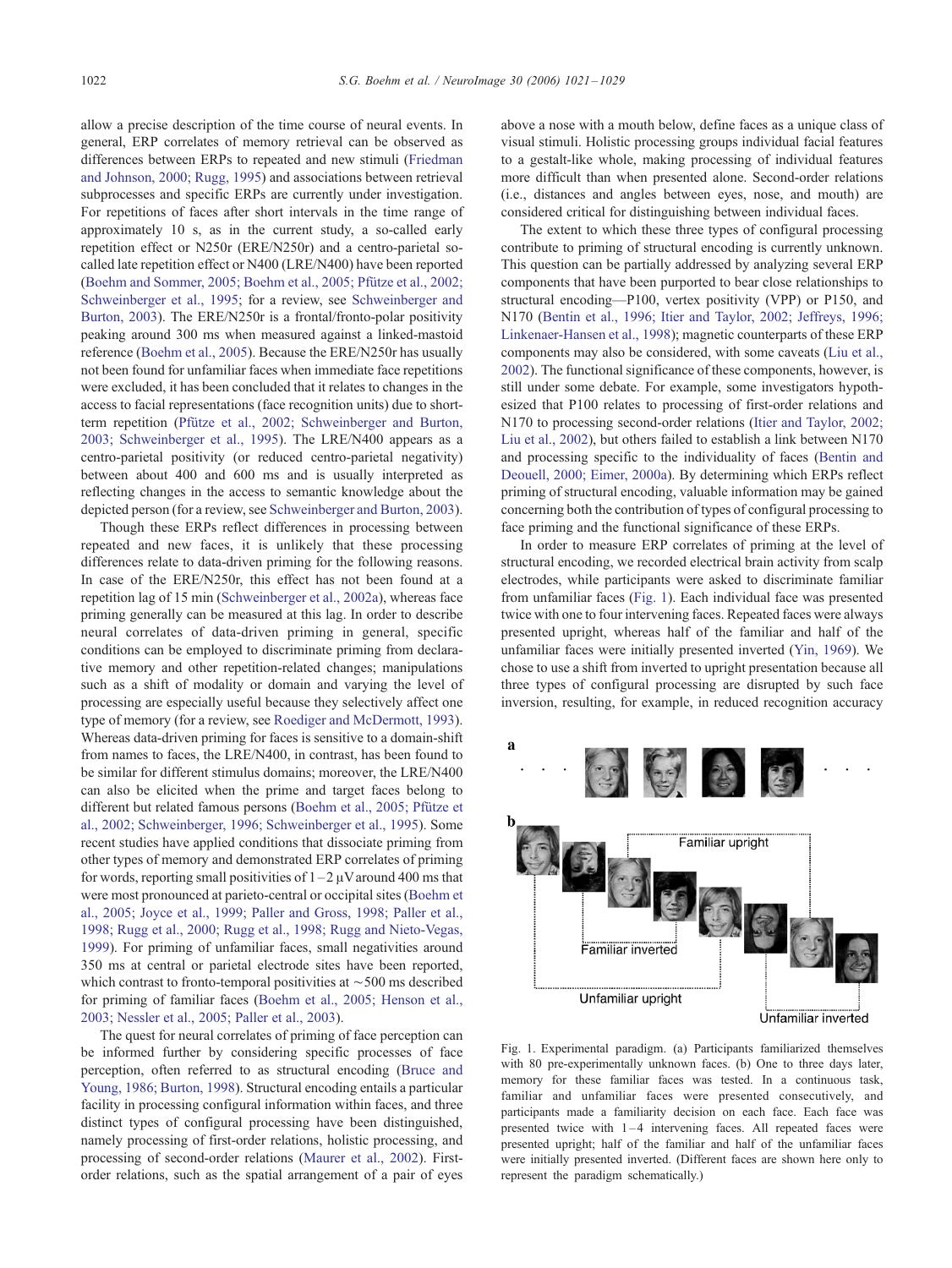([Leder and Bruce, 2000; Leder et al., 2001; Maurer et al., 2002\)](#page-7-0). A common assumption is that inverted faces are processed to a relatively higher degree on the basis of their isolated features ([Maurer et al., 2002\)](#page-8-0), as indexed by increased activity in brain areas usually more involved in processing other visual objects ([Aguirre et](#page-7-0) al., 1999; Haxby et al., 1999). Given the great divergence between how upright versus inverted faces are processed, priming of structural encoding can occur with upright-to-upright repetition but not with inverted-to-upright repetition ([Boehm et al., in press\)](#page-7-0). A pure indication of priming of structural encoding can thus be obtained by computing the difference between ERPs to repeated faces that had been presented upright at initial encounter and ERPs to repeated faces that had been presented inverted at initial encounter.

## Methods

## Participants

Twenty-four young adults (16 females, 8 males) participated for payment. The mean age was 21 years (range 18 to 26); all participants had normal or corrected-to-normal vision and were right-handed as assessed by a handedness questionnaire. Informed consent from all participants was obtained, and the study was approved by the Institutional Review Board at Northwestern University.

#### Stimuli

The set of faces consisted of 195 grayscale photographs of nonfamous faces ([Endl et al., 1998\)](#page-7-0). Five faces were used as filler faces during the test phase, ten famous faces were used together with 10 nonfamous faces during practice, and 20 nonfamous faces were used only during the learning phase. The other 160 nonfamous faces were divided into two groups of 80 faces. One group of 80 faces was assigned to the 'familiar' condition, the other to the 'unfamiliar' condition (assignment counterbalanced across participants).

# Procedure

During the 1-h learning session, participants first familiarized themselves with 40 faces selected randomly from a total group of 80. These faces were presented individually or in sets of 10 on a computer screen. Participants were then given a short recognition test, using five new and five learned faces each, in order to provide feedback about learning. Next, the participants were given a set of 40 cards containing each of the faces they had been studying and were asked to sort the faces into male/female couples. Once this task was completed, participants took a second recognition test with a different set of five new and five learned faces. Participants were then given the same set of cards in a random order and were asked to sort them into the same couples as before. This whole learning procedure was then repeated for the second 40 faces, so that participants became familiar with all 80 faces.

Memory for these newly learned faces was tested 1 – 3 days later (mean 2 days). For the test session, participants sat in front of a computer monitor in a dimly lit, sound-attenuated, and electrically shielded chamber. They were asked to discriminate familiar (learned) from unfamiliar (new) faces by pressing buttons with their left or right index fingers. The assignment of hands to responses (learned/new) was counterbalanced across participants. Instructions

emphasized both speed and accuracy. In a continuous task, each face (height  $4.0^{\circ}$ , width  $2.8^{\circ}$  visual angle) was presented on a computer screen for 600 ms, separated by a 2800-ms fixation cross; the refresh rate of the monitor was 67 Hz. All 80 familiar and 80 unfamiliar faces were presented twice with one to four intervening faces. The 5 (unfamiliar) filler faces were presented only once. Half of the familiar and half of the unfamiliar faces were initially presented inverted, whereas all repeated faces were presented upright. The order of conditions was unpredictable to the participants. The specific faces presented upright versus inverted were counterbalanced across participants. Reaction time and response accuracy were measured. Missing responses were treated as errors. Analysis of priming effects included trials with repeated faces only if a correct response had been given at both presentations.

The test session was subdivided by short breaks into four blocks. Including breaks, the test session lasted about 25 min. Prior to the test session, a practice run was conducted, using a different set of 10 nonfamous faces, intermixed with 10 famous faces (instead of learned faces); all faces were presented multiple times.

## EEG recording, ERP methods, and source modeling

The continuous electroencephalogram (EEG) was recorded from 30 scalp positions [Fp1, Fp2, F7, F3, Fz, F4, F8, T7, C3, Cz, C4, T8, P7, P3, Pz, P4, P8, O1, Oz, O2, Iz, M1, and from electrodes close to PO5, PO1, PO2, PO6, PO9, PO10, OI9, OI10 ([Pivik et al., 1993\)](#page-8-0)] from tin electrodes mounted in an elastic cap, referenced against M2 as initial common reference and digitized with a frequency of 250 Hz. The band-pass was set to 0.1 to 100 Hz. Horizontal and vertical electrooculograms (EOG) were also recorded. Electrode impedances were kept below 5 k $\Omega$ .

The EEG was separated offline into epochs of 1000 ms, starting 100 ms before stimulus onset. All epochs free of ocular artifacts and with responses that were correct according to the behavioral analysis were averaged into ERPs for each experimental condition and each channel. A 100-ms prestimulus interval served as baseline.

For the analysis and display of face-related ERP components P100, vertex positivity/P150, and N170, ERPs were rereferenced to the average reference in order to remove possible effects resulting from the choice of the reference electrode. (For N170, ERPs were also obtained with an average of Fp1 and Fp2 reference and the pattern of results was the same.) Peaks for P100 were determined within the time segment from 80 to 110 ms after face onset at Oz, for vertex positivity within the time segment from 120 to 230 ms at Cz, and for N170 between 120 and 230 ms at P7 and P8. For all components, both peak latency in relation to face onset and peak amplitude relative to baseline were measured. All peaks were detected automatically as the most positive or most negative local extrema within the corresponding time segment defined as follows. Local maxima (and minima) were taken as the maximum (or minimum) point in the ERP waveform that showed a higher (or lower) amplitude than both the average of the preceding 20 ms and the average of the succeeding 20 ms. Note therefore that the local maxima (and minima) do not correspond necessarily to the most positive (or negative) point of the waveform in the given interval. Peaks were verified by visual inspection and the parameters adjusted in a few cases. Prior to peak detection, the relevant ERP waveforms were filtered with a low-pass filter at 18 Hz to reduce the influence of high-frequency noise ([Picton et al., 2000\)](#page-8-0). Three participants were excluded from the P100 analysis because P100 peaks were not detectable in one or two conditions.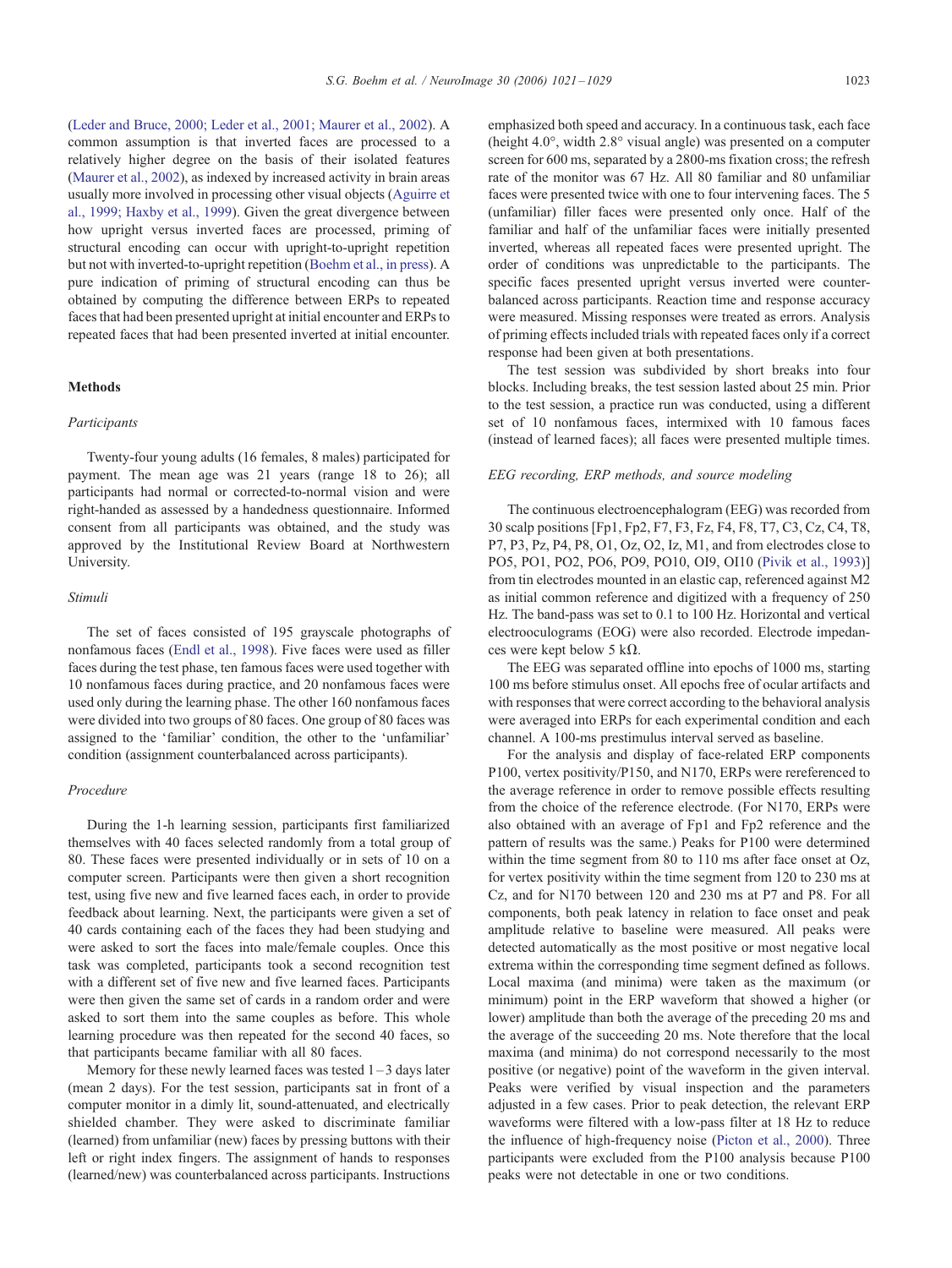In an independent step, ERPs were rereferenced to an average mastoid reference in order to display and analyze memory-related ERP modulations and to enable comparability to prior ERP studies of memory. In contrast to the peak analyses, no additional filtering took place.

Localization of brain generators for the main ERP effect was done with LORETA-KEY software ([Pascal-Marqui, 1999; Pascal-](#page-8-0)Marqui et al., 1994). For a given EEG signal measured at the scalp, LORETA estimates the underlying structure of generators as spatially distributed sources in cortical grey matter and hippocampus in a standardized brain. Note that for the inverse problem of finding a generator solution for a given EEG signal, an infinite number of solutions are possible. To achieve a unique solution, specific assumptions have to be employed. In the case of LORETA, smoothness in activity between neighboring voxels is maximized. In order to reduce the influence of residual noise, the localization was done on the basis of the average signal from all participants ([Picton et al., 2000\)](#page-8-0).

## Statistical analysis

Mean reaction times, error rates, and ERP measures were subjected to repeated-measure analyses of variance or paired  $t$ tests. All comparisons were two tailed. The level of significance was set to  $\alpha = 0.05$ .

## Results

#### Behavioral results

Recognition accuracy was assessed by comparing hit rates to false alarm rates, as shown in Table 1. High accuracy for upright faces on initial presentation signaled reliable memory for learned faces,  $F(1,23) = 1162.19$ ,  $P < 0.0001$ . Recognition accuracy for inverted faces was well above chance,  $F(1,23) = 149.80, P \le 0.0001$ , but it was reduced compared to upright faces, as reflected by a lower hit rate,  $F(1,23) = 43.87$ ,  $P < 0.0001$ , and a higher false alarm rate,  $F(1,23) = 32.74$ ,  $P \le 0.0001$ , resulting in reduced recognition sensitivity (d-prime). Additionally, response times for initial presentations were longer for inverted than for upright faces by 196 ms for familiar faces,  $F(1,23) = 69.10, P < 0.0001$ , and by 168 ms for unfamiliar faces,  $F(1,23) = 36.18$ ,  $P < 0.0001$ . These results demonstrate reliable memory for learned faces and replicate the well-known disruptive influence of face inversion.

To assess priming, reaction times for repeated faces (which were always presented upright) were compared to reaction times to

Table 1

|  | Recognition accuracy across presentation conditions |  |
|--|-----------------------------------------------------|--|
|  |                                                     |  |

| Measure                                              | Initial presentation |          | Repetition (upright)           |                                      |  |
|------------------------------------------------------|----------------------|----------|--------------------------------|--------------------------------------|--|
|                                                      | Upright              | Inverted |                                | Initially upright Initially inverted |  |
| Hit rate                                             |                      |          | 0.86(0.02)0.65(0.04)0.90(0.02) | 0.88(0.02)                           |  |
| False alarm rate 0.06 (0.01) 0.22 (0.03) 0.08 (0.01) |                      |          |                                | 0.08(0.01)                           |  |
| d-prime                                              | 2.61                 | 115      | 2.67                           | 2.59                                 |  |

Note. Mean hit rate (proportion of familiar faces correctly recognized) and false alarm rate (proportion of unfamiliar faces incorrectly endorsed as familiar) shown with standard error in parentheses. A hit rate higher than the false alarm rate indicates above-chance recognition, as indicated by a positive value for d-prime, an index of recognition sensitivity. d-prime was derived from mean hit and false alarm rates.



Fig. 2. Mean response times with standard errors for (a) familiar faces and (b) unfamiliar faces. The given stimulus orientation refers to initial stimulus presentation; all repeated stimuli were presented upright. Note that for the assessment of face recognition priming, reaction times of repeated faces were compared to the reaction times of initial presentations of upright faces. Mean response times for initial presentation of inverted faces (not shown) were 980 ms ( $SE = 49$ ) for familiar faces and 1008 ms ( $SE = 49$ ) for unfamiliar faces.

upright faces at initial presentation (see Fig. 2). Reaction times were analyzed only for correct trials, and data from repeated faces were included only if the same face was also recognized correctly on initial presentation. In the upright condition, a priming effect of 131 ms was observed for familiar faces,  $F(1,23) = 71.47$ ,  $P < 0.0001$ , and a priming effect of 47 ms for unfamiliar faces,  $F(1,23) = 19.37$ ,  $P =$ 0.0002. The much smaller priming effect for unfamiliar than familiar faces,  $F(1,23) = 21.26$ ,  $P \le 0.0001$ , replicates previous reports of reduced priming effects for unfamiliar faces.

Priming effects were smaller with inverted than with upright initial presentations for both familiar,  $F(1,23) = 14.61$ ,  $P = 0.0009$ , and unfamiliar faces,  $F(1,23) = 18.97$ ,  $P = 0.0002$  (see Fig. 2). This priming reduction due to stimulus inversion at initial presentation was of comparable size for familiar and unfamiliar faces,  $F(1,23) =$ 0.23. For the inverted condition, the priming effect of 94 ms for familiar faces was significant,  $F(1,23) = 91.16$ ,  $P < 0.0001$ , whereas the difference of 3 ms for unfamiliar faces was negligible,  $F(1,23) = 0.53$ .

## Electrophysiological results

For familiar faces, ERPs to repeats differed from ERPs to initial presentations in an ERE/N250r between 250 and 400 ms at frontopolar electrode sites and a subsequent LRE/N400 between 300 and 600 ms at parietal electrode sites ([Fig. 3a](#page-4-0)). Such differences were negligible for unfamiliar faces ([Fig. 3b](#page-4-0)). In order to investigate priming of structural encoding, we contrasted ERPs to repeated faces that had been initially presented upright with ERPs to repeated faces that had been initially presented inverted.

The relationship between priming of structural encoding and the face-related ERP components P100, vertex positivity/P150, and N170 was evaluated by analyzing peak amplitudes and latencies at electrodes where each component usually shows highest amplitudes, with an average reference montage (see [Table 2](#page-4-0) and [Fig. 4\)](#page-5-0). For P100, data were included for only 21 participants who showed detectable peaks in all conditions. As can be seen from [Table 2,](#page-4-0) none of these components showed significant differences in peak amplitude or latency to repeated faces initially presented upright versus inverted.

These negative findings contrast with clear effects of face inversion in both behavior (as described above) and in ERPs.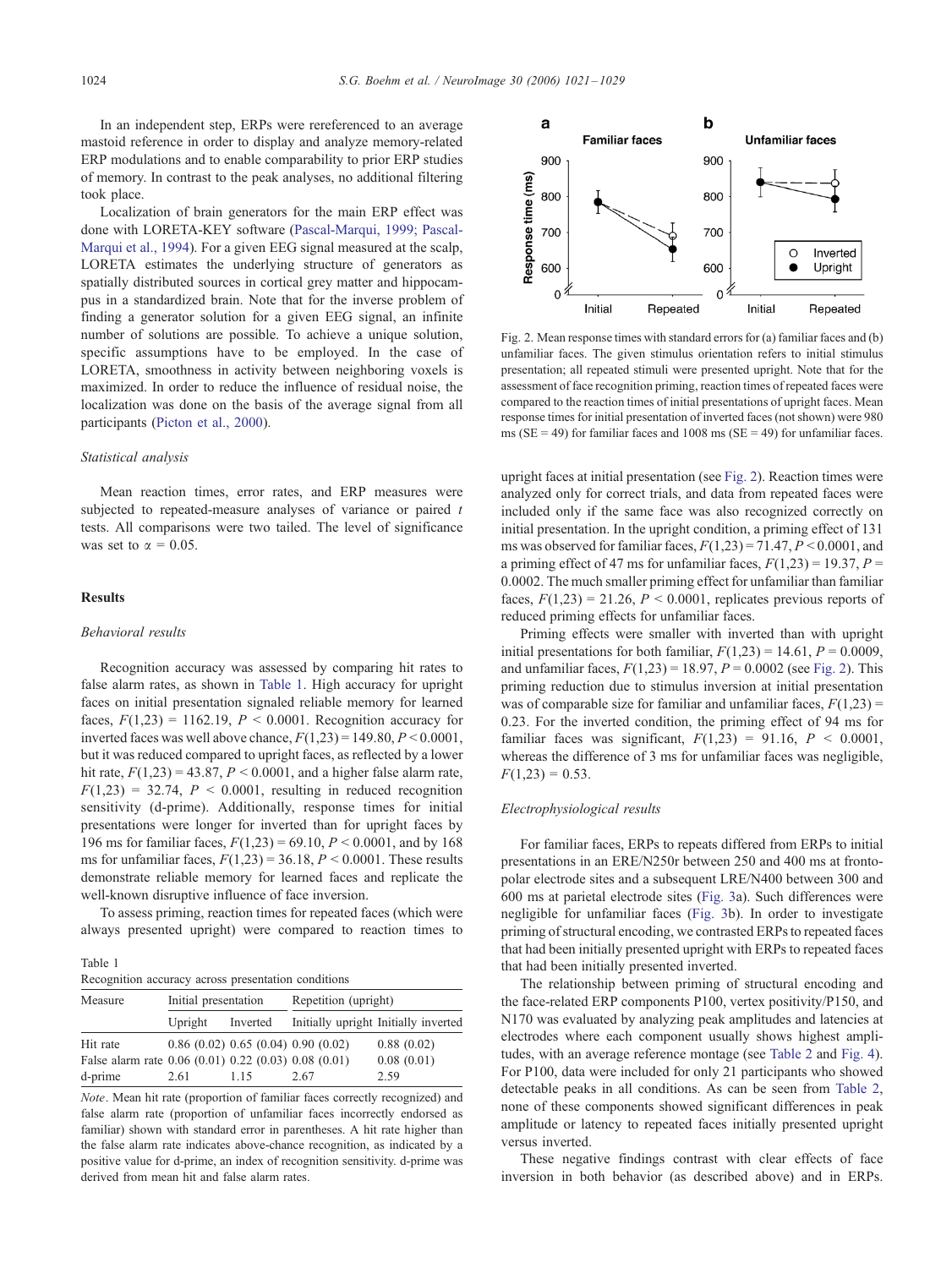<span id="page-4-0"></span>

Fig. 3. ERP repetition effects. (a) ERE/N250r for familiar faces between 250 and 400 ms at a fronto-polar and LRE/N400 between 300 and 600 ms at a parietal electrode site. (b) Same contrasts for unfamiliar faces. ERE/N250r and LRE/N400 were not observed.

Inversion effects in ERPs were significant in latency and amplitude at all electrodes and for all components as differences between ERPs to initial presentations of upright faces and ERPs to initial presentations of inverted faces,  $Fs(1,23)/Fs(1,20) \geq 4.49$ ,  $Ps \leq$ 0.0450, except for latency effects on P100,  $Fs(1, 20) \le 2.84$ ,  $Ps \ge$ 0.1074, and a latency effect on N170 at P8 for unfamiliar faces,  $F(1,23) = 2.24$ ,  $P = 0.1483$ .

In order to describe a neural correlate of priming of structural encoding, we further analyzed the data by computing the difference between ERPs to repeated faces initially presented upright and ERPs to repeated faces initially presented inverted. This ERP difference included a steady left posterior positivity from about 200 to 600 ms for both familiar and unfamiliar faces ([Fig. 5a](#page-6-0)). The mean amplitude difference at the P3 electrode measured 0.80  $\mu$ V,  $t(23) = 3.48$ ,  $P =$ 0.0020 (collapsed across familiar and unfamiliar faces). Amplitude differences from 200 to 600 ms at all electrodes were transformed into topographic  $P$ -value maps. Because  $P$  values take into account both size and variability of amplitude differences between conditions, these P-value maps provide a better measure than amplitude differences alone. The map for unfamiliar faces showed a left occipito-temporal topography ([Fig. 5b](#page-6-0)). Following the rationale that this ERP difference reflects priming of structural encoding, a similar ERP was predicted for familiar faces. As is evident from [Fig. 5c](#page-6-0), the location of the corresponding ERP for familiar faces was somewhat different. This difference may be related to concurrent changes in processing specific to familiar faces, for example, access to face recognition units ([Bruce and Young, 1986; Burton, 1998\)](#page-7-0). As is

Table 2 Priming of structural encoding in face-related ERP components

| Measure [electrode, detection] |      | Familiar faces |      | Unfamiliar faces |  |
|--------------------------------|------|----------------|------|------------------|--|
| interval $(ms)$ , $N$ ]        | F    | P              | F    | P                |  |
| P100 [Oz, $70-110$ , 21]       |      |                |      |                  |  |
| Amplitude                      | 2.61 | 0.1218         | 0.04 | 0.8397           |  |
| Latency                        | 0.13 | 0.7245         | 0.74 | 0.3984           |  |
| VPP/P150 [Cz, 120-230, 24]     |      |                |      |                  |  |
| Amplitude                      | 0.14 | 0.7162         | 2.87 | 0.1037           |  |
| Latency                        | 0.26 | 0.6177         | 0.03 | 0.8676           |  |
| N170 [P7, 120-230, 24]         |      |                |      |                  |  |
| Amplitude                      | 0.02 | 0.8960         | 0.03 | 0.8536           |  |
| Latency                        | 1.30 | 0.2667         | 0.16 | 0.6899           |  |
| N170 [P8, 120-230, 24]         |      |                |      |                  |  |
| Amplitude                      | 0.57 | 0.4579         | 0.80 | 0.3816           |  |
| Latency                        | 0.16 | 0.6921         | 0.73 | 0.4001           |  |

evident from [Fig. 5a](#page-6-0), the ERP waveform for familiar faces was fairly similar to the ERP waveform for unfamiliar faces between 200 and 600 ms. Accordingly, when data for unfamiliar and familiar faces were collapsed, the  $t$  values of the left occipito-temporal positivity increased in comparison to the uncollapsed conditions, suggesting that this ERP is common to both unfamiliar and familiar faces ([Fig.](#page-6-0) 5d).

The time course of this collapsed ERP difference was analyzed in more detail using nonoverlapping time segments of 50 ms over the interval from 200 to 600 ms. This analysis was done at the leftparietal electrode P3, which showed the highest  $t$  value in the 200to 600-ms time period. With the exception of one time segment (450 to 500 ms,  $t(23) = 1.96$ ,  $P = 0.0616$ ), ERP differences were significant,  $t s(23) \ge 2.15$ ,  $Ps \le 0.0422$ , thus verifying that the ERP correlate of priming of structural encoding was reliably present between 200 ms and 600 ms.

To substantiate that this ERP correlate of priming of structural encoding could have been generated mainly by neural sources within the left hemisphere, a source localization was conducted with LORETA ([Pascal-Marqui, 1999; Pascal-Marqui et al., 1994\)](#page-8-0). The ERP difference in the time segment from 200 to 600 ms, combined for familiar and unfamiliar faces, and averaged over all participants, was used. LORETA indicated sources in the left and right occipitotemporal cortices with stronger sources in the left than the right hemisphere. The main source was located in the left inferior temporal cortex, centered in the inferior temporal gyrus ([Figs. 5e](#page-6-0) – f). A second source was located in the left inferior occipital gyrus. When analyzed in more detail for the individual 50-ms time segments, the occipital source was only found between 450 and 600 ms, whereas the source in the inferior temporal gyrus remained active centered at the same location over the whole time range.

#### Discussion

The behavioral results replicated findings from our prior study and indicate two distinct components of data-driven face priming ([Boehm et al., in press\)](#page-7-0). As in the prior study, one priming component represents facilitated access to pre-existing representations, as generally described in models of face recognition ([Bruce](#page-7-0) and Young, 1986; Burton, 1998; Valentine et al., 1996). This priming component was measured as priming from inverted faces and was present only for familiar faces. The second priming component, a perceptual contribution to data-driven face priming, was apparent as the difference in priming between faces initially presented upright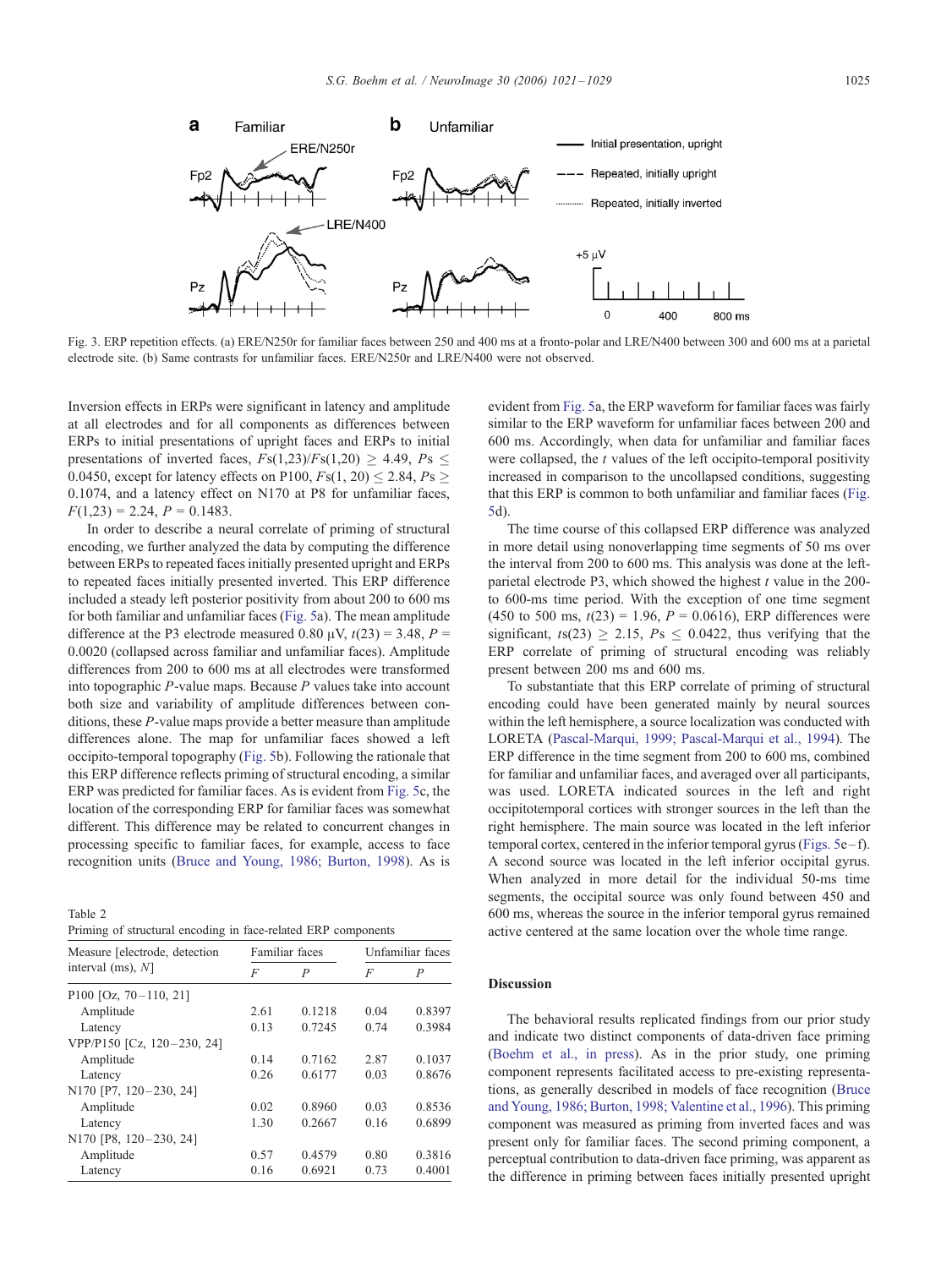<span id="page-5-0"></span>

Fig. 4. Face-related ERP components; an average reference was used. (a) For familiar faces: P100 around 100 ms at Oz; VPP/P150 around 160 ms at Cz; N170 around 150 ms at P7, P8. (b) The same three face-related ERP components for unfamiliar faces.

and faces initially presented inverted. This priming of structural encoding was present for both familiar and unfamiliar faces, and its magnitude was independent of face familiarity.

This behavioral index of priming of structural face encoding was associated with a left occipito-temporo-parietal positivity between 200 and 600 ms. This ERP correlate of priming of structural encoding was common to both familiar and unfamiliar faces and has not been reported earlier. Note that all findings concerning ERP correlates of face priming are mixed in some respects, which may be explained by task factors, pre-experimental familiarity of faces used, and multiple priming components for familiar faces ([Boehm et al., 2005, in press; Henson et al., 2003;](#page-7-0) Nessler et al., 2005; Paller et al., 2003). One strength of our approach is that it takes advantage of experimental contrasts as a function of whether the prior presentation of the same face was inverted or upright, such that the resulting ERP difference can be interpreted unequivocally as related to priming of perceptual processing of faces ([Boehm et al., in press\)](#page-7-0).

The ERP correlate of priming of structural encoding mainly appeared at electrode sites over the left hemisphere, which contrasts to the right-hemisphere dominance demonstrated for face perception on a variety of measures. Because ERPs measured on one side of the scalp do not necessarily relate to brain generators in the same hemisphere, we conducted a source localization. This analysis using the LORETA method provided evidence that priming of structural encoding as indicated by scalp ERPs could be supported by brain regions in inferotemporal cortex. One speculation is that face priming may be mediated in part by processing in the middle fusiform gyrus, which has been shown to be of special relevance for face perception ([Haxby et al., 2001; Kanwisher et al., 1997;](#page-7-0) McCarthy et al., 1997), but future research with functional imaging is needed to further pinpoint the exact brain regions that support this function (e.g., [Pourtois et al., 2005\)](#page-8-0). Importantly, the localization demonstrated stronger sources within the left hemisphere, thus suggesting that this facilitated processing of faces occurred primarily in the left hemisphere. Priming of structural encoding may increase the contribution of left-hemispheric processing to face perception, or such priming may reflect better synchronization between faceprocessing networks in the two hemispheres.

The differences in perceptual processing of upright compared to inverted faces suggest that priming of structural encoding may depend critically on configural processing ([Boehm et al., in press\)](#page-7-0). An intriguing question is whether priming of structural encoding depends equally on all three distinct types of configural processing, that is, processing of first-order relations, holistic processing, and processing of second-order relations ([Maurer et al., 2002\)](#page-8-0). The discussion of this question is closely related to currently debated relationships between configural processing and face-related ERP components P100, vertex positivity/P150, and N170 ([Bentin et al.,](#page-7-0) 1996; Itier and Taylor, 2002; Jeffreys, 1996; Linkenaer-Hansen et al., 1998).

Notably, none of these ERP components showed any indication of systematic changes associated with priming of structural encoding here. These negative findings would be uninformative if priming of structural encoding had not occurred, but we obtained clear evidence of such priming in response times and at later latencies in ERPs. Also, face inversion effects were clearly demonstrated behaviorally and electrophysiologically, showing that face-related ERP components were quite sensitive to the inversion manipulation. These negative findings thus cannot be ascribed to either ineffectiveness of the face inversion manipulation or general insensitivity of these components. Although repetitionrelated changes in one or more of these components have been reported occasionally for immediate repetitions or short-term repetitions within a few seconds ([Campanella et al., 2000;](#page-7-0) Guillaume and Tiberghien, 2001; Itier and Taylor, 2002, 2004), other experiments have failed to find such changes ([Boehm and](#page-7-0) Sommer, 2005; Eimer, 2000b; Pfütze et al., 2002), in accordance with the present findings. Importantly, at a repetition lag of 15 min or more at which priming still prevails, the N170 component has been found to not show repetition-related changes ([Schweinberger](#page-8-0) et al., 2002a). It is also important to note that the present study examined these components for the first time under conditions that permit ERP results to be attributed specifically to priming of structural encoding as opposed to other repetition-related changes. Whereas further exploration seems needed to understand the reasons for these divergent results (e.g., factors like the specific task employed might be found to play a crucial role), it is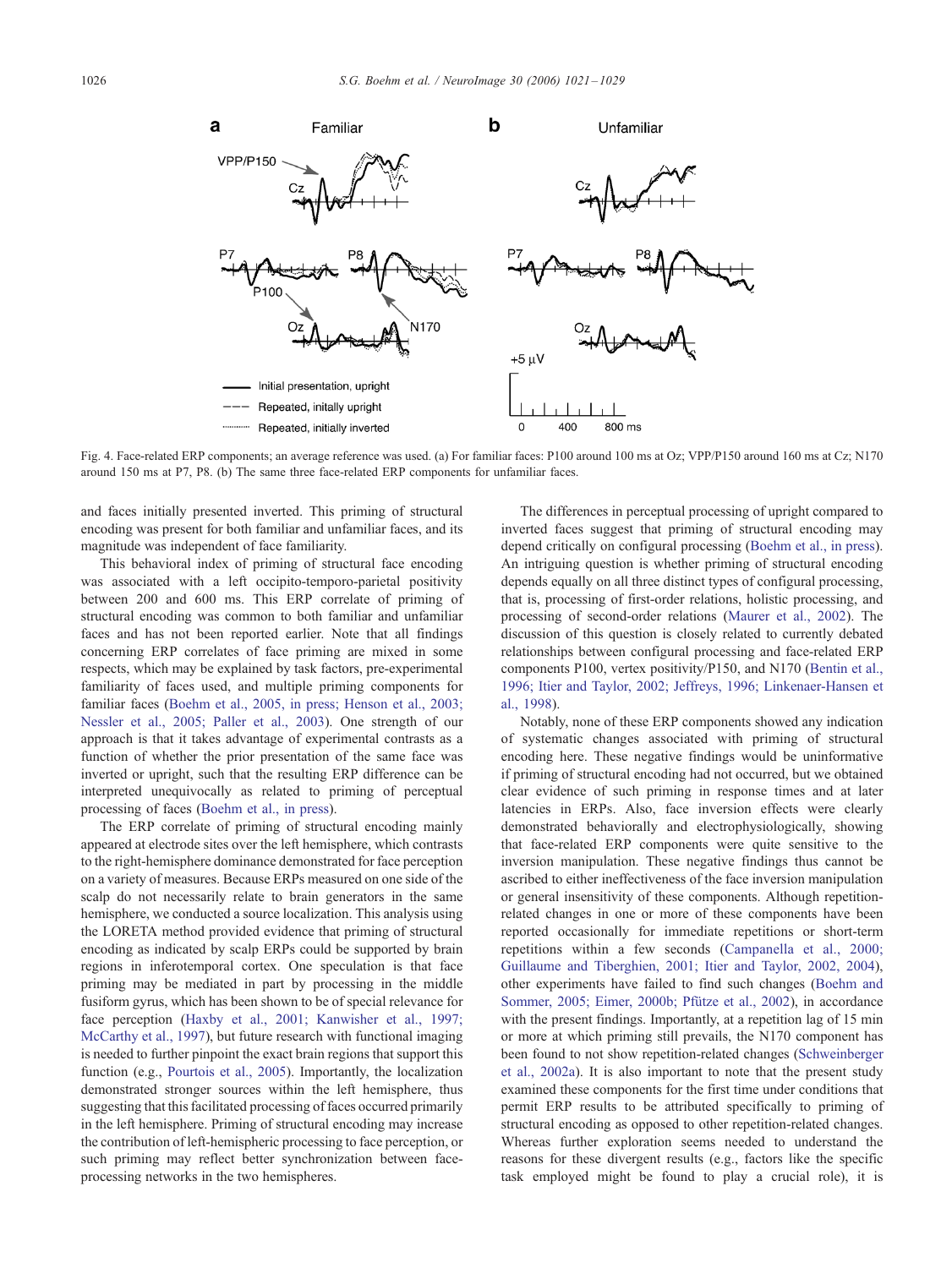<span id="page-6-0"></span>

Fig. 5. ERP correlate of priming of structural encoding (mean amplitude difference between ERPs to repeated faces initially presented upright and ERPs to repeated faces initially presented inverted) for unfamiliar and familiar faces and source localization. (a) ERP waveforms at the leftparietal electrode site P3.  $(b-d)$  Topographic P value maps displaying the ERP correlate of priming of structural encoding between 200 and 600 ms. (b) Unfamiliar faces. (c) Familiar faces. (d) Unfamiliar and familiar faces collapsed.  $(e - f)$  Source localization of the ERP correlate of priming of structural encoding. Location of the left-hemispheric sources in the inferior temporal gyrus with the center at BA 20, Talairach coordinates  $x = -59$ ,  $y =$  $-39$ ,  $z = -20$  and inferior occipital gyrus, centered at BA 17,  $x = -10$ ,  $y =$  $-94$ ,  $z = -13$ . The brain is partially inflated. Because LORETA estimates distributed sources, the scale is adjusted to display the center of the sources. (e) Lateral view of the left hemisphere. (f) View of both hemispheres from below; the left hemisphere is on the left.

reasonable to infer that none of these components likely index perceptual processes that gain by prior exposure in the way that supports the perceptual component of face priming.

A suitable way to accommodate these and related findings concerning the functional significance of those components is to propose that P100 and vertex positivity/P150 reflect at most two aspects of configural processing, processing of first-order relations and holistic processing. These processes, together with other lowlevel visual processing, may show no priming or priming of only marginal magnitude, too small to be detected in our experiment. Most processing of second-order relations may occur after processing of first-order relations and holistic processing. It has been recently shown that the putative magnetic counterpart of the N170, the M170, reflects processing necessary for identifying individual faces, which is based on second-order relations, but not for detecting faces as stimulus category, which relies on first-order relations ([Liu et al., 2002\)](#page-8-0). The present results argue in favor of the idea that N170 might reflect an initial stage of processing secondorder relations but not the core of this processing. We suggest that processing of second-order relations, in contrast to first-order relations and holistic processing, can be facilitated by prior face exposure and was thus measured here as the ERP correlate of priming of structural encoding, starting at 200 ms (which corresponds to the offset of the N170). Hence, a reasonable hypothesis is that structural encoding per se occurs during the interval from P100 to the end of the ERP correlate of priming of structural encoding, or roughly from 100 to 600 ms. Although structural encoding has a right-hemispheric dominance, structural encoding seems to involve both hemispheres with a higher contribution for repeated faces from the left hemisphere.

Our results have some further implications for the literature on face recognition. Firstly, we discuss timing issues. Structural encoding was arguably in progress at  $300 - 500$  ms, the time when the ERE/N250r and the LRE/N400 for familiar faces have been observed (Pfütze et al., 2002; Schweinberger et al., 1995; Schweinberger et al., 2002b; for a review, see [Schweinberger](#page-8-0) and Burton, 2003). Both effects were also evident here between the ERPs of repeated and initially presented familiar faces. The overlap in time of structural encoding and both the ERE/N250r and the LRE/N400 thus demonstrates that structural encoding and face recognition processes co-occur. This result implies that information flows in a cascade style across multiple face recognition processes, as opposed to a transmission that takes place only after processing at the earlier stage is finished.

A second implication of our results is related to the priming effect that was evident only for familiar faces, as also found in our previous behavioral study ([Boehm et al., in press\)](#page-7-0). This priming is considered to be related to access to semantic –memory representations (face recognition units or face recognition units in combination with person identity nodes), as usually described in models of face recognition ([Bruce and Young, 1986; Burton,](#page-7-0) 1998). When compared across the two studies, the size of this priming effect here was numerically smaller than in the prior study by about 33% (141 versus 94 ms). Interestingly, there were 80 familiar faces in the current study in comparison to 50 in the prior study. Although study procedures differed, the duration of the learning session was the same in both studies, so that the individual exposure time for faces at learning here was reduced by about 36%. The reduction in priming magnitude and the parallel reduction in time of exposure to each face across studies lead us to propose a close relationship between the amount of prior experience during face learning and priming magnitude. The amount of priming that arises from semantic –memory representations may thus be determined by the strength of the representations themselves. Hence, priming may be a promising tool for studying how faces are learned such that enduring representations are established for familiar persons—this face learning process is essential for social communication but still largely unexplained.

The finding that face priming is greater for well-learned faces compared to other faces contrasts with priming results with words.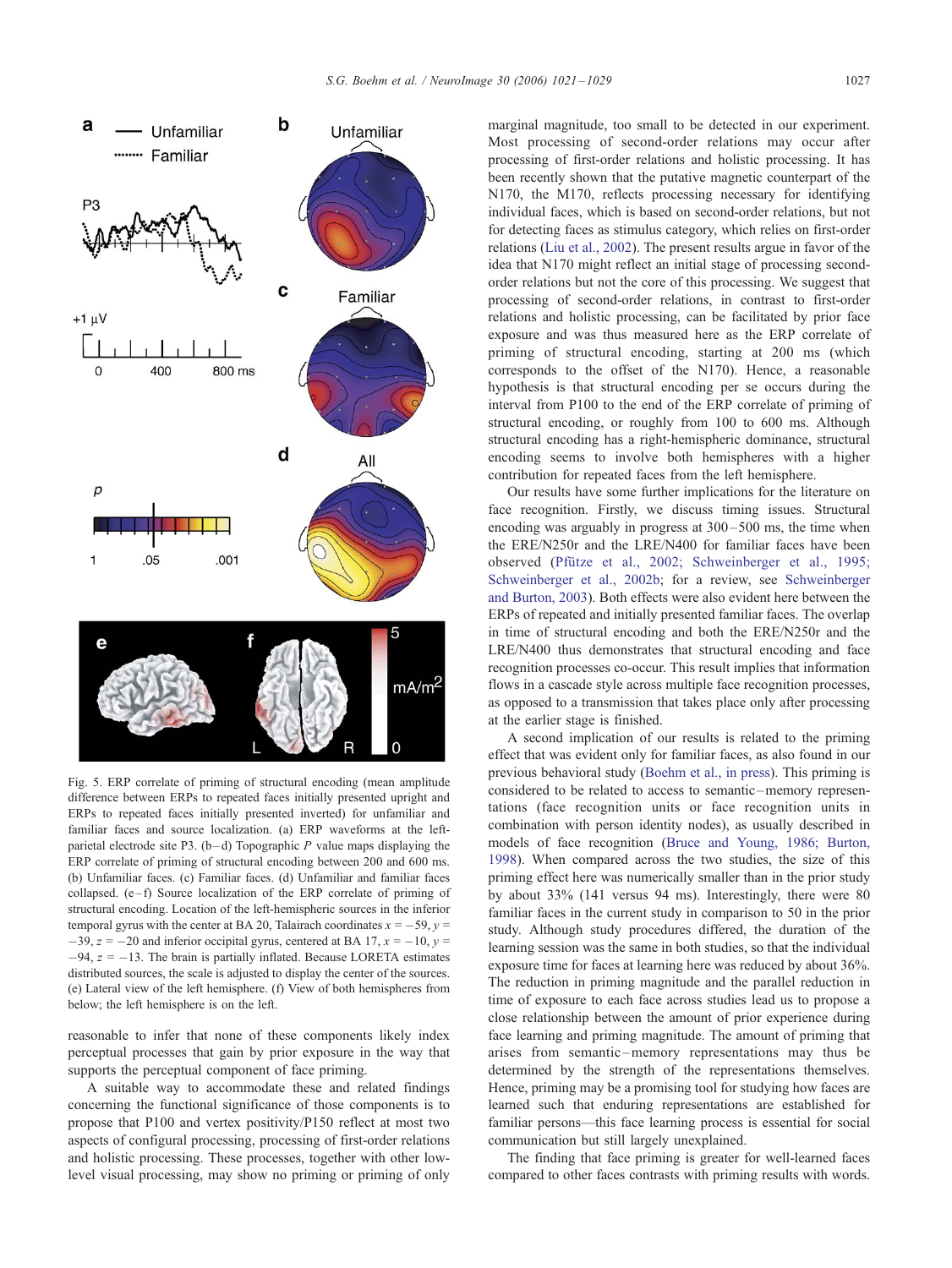<span id="page-7-0"></span>Priming is typically reduced for high- compared to low-frequency words (for a review, see [Roediger and McDermott, 1993\)](#page-8-0). This divergence between words and faces is consistent with the view that priming is domain specific and arises within perceptual and semantic-memory processes involved in perceiving and identifying visual objects (Boehm et al., in press).

Lastly, we have argued that data-driven priming for familiar faces comprises two distinct components, facilitated access to preexisting representations and facilitated perceptual processing (Boehm et al., in press). On the other hand, electrophysiological data as described here suggest that only a part of structural encoding is associated with face priming. These findings bring up a central question: why do some processes show facilitation, whereas others do not? We hypothesize that these facilitated processes might share a common functional feature, which is the requirement to select an individual entity among similar entities. Indeed, selection has been described in the language domain as a process contingent on specific processing capabilities of the left hemisphere (Jung Beeman and Chiarello, 1998). For the two components of face priming discussed here, according to the model of face recognition (Bruce and Young, 1986; Burton, 1998; Valentine et al., 1996), the facilitation may correspond to selecting a specific face and to selecting a specific familiar person, respectively. Priming thus may be the result of facilitation of the most important processes within face perception and person recognition.

To conclude, although the perception of faces is comprised of several distinct subprocesses, not all of them are associated with behavioral face priming. The perceptual processes most likely to show such facilitation deal with second-order relations of facial features, which define the individuality of faces, either familiar or unfamiliar. This facilitation in perceptual face processing, indexed by a behavioral priming effect, occurred between 200 and 600 ms after face onset and may happen primarily in the left hemisphere.

## Acknowledgments

This work was supported by the United States National Institutes of Health (R01 NS34639) and National Science Foundation (BCS0518800). We thank Walter Endl for kindly providing stimulus materials.

## References

- Aguirre, G.K., Singh, R., D'Esposito, M., 1999. Stimulus inversion and the responses of face and object-sensitive cortical areas. NeuroReport 10, 189 – 194.
- Bentin, S., Deouell, L.Y., 2000. Structural encoding and identification in face processing: ERP evidence for separate mechanisms. Cogn. Neuropsychol. 17, 35 – 54.
- Bentin, S., Allison, T., Puce, A., Perez, E., McCarthy, G., 1996. Electrophysiological studies of face perception in humans. J. Cogn. Neurosci. 8, 551-565.
- Boehm, S.G., Sommer, W., 2005. Neural correlates of intentional and incidental retrieval for famous faces. Cogn. Brain Res. 23, 153 – 163.
- Boehm, S.G., Sommer, W., Lueschow, A., 2005. Correlates of implicit memory for words and faces in event-related brain potentials. Int. J. Psychophysiol. 55, 95 – 112.
- Boehm, S.G., Klostermann, E.C., Sommer, W., Paller, K.A., in press. Dissociating perceptual and representation-based contributions to priming of face recognition. Consciousness and Cognition.
- Bruce, V., Valentine, T., 1985. Identity priming in the recognition of familiar faces. Br. J. Psychol. 76, 373 – 383.
- Bruce, V., Young, A., 1986. Understanding face recognition. Br. J. Psychol. 77, 305 – 327.
- Burton, A.M., 1998. A model of human face recognition. In: Grainger, J., Jacobs, A.M. (Eds.), Localist Connectionist Approaches to Human Cognition. Lawrence Erlbaum Associates, Mahwah, NJ, pp. 75 – 100.
- Burton, A.M., Kelly, S.W., Bruce, V., 1998. Cross-domain repetition priming in person recognition. Q. J. Exp. Psychol. 51A, 515-529.
- Campanella, S., Hanoteau, C., Depy, D., Rossion, B., Bruyer, R., Crommelinck, M., Guerit, J.M., 2000. Right N170 modulation in a face discrimination task: an account for categorical perception of familiar faces. Psychophysiology 37, 796 – 806.
- Eimer, M., 2000a. Effects of face inversion on the structural encoding and recognition of faces. Evidence from event-related brain potentials. Cogn. Brain Res. 10, 145 – 158.
- Eimer, M., 2000b. Event-related brain potentials distinguish processing stages involved in face perception and recognition. Clin. Neurophysiol. 111, 694 – 705.
- Ellis, A.W., Flude, B.M., Young, A., Burton, A.M., 1996. Two loci of repetition priming in the recognition of familiar faces. J. Exper. Psychol., Learn., Mem., Cogn. 22, 295 – 308.
- Endl, W., Walla, P., Lindinger, G., Lalouschek, W., Barth, F.G., Deecke, L., Lang, W., 1998. Early cortical activation indicates preparation for retrieval of memory for faces: an event-related potential study. Neurosci. Lett. 240, 58 – 60.
- Friedman, D., Johnson Jr., R., 2000. Event-related potential (ERP) studies of memory encoding and retrieval: a selective review. Microsc. Res. Tech.  $51, 6 - 28$ .
- Gabrieli, J.D.E., 1998. Cognitive neuroscience of human memory. Annu. Rev. Psychol. 49, 87 – 115.
- Goshen-Gottstein, Y., Ganel, T., 2000. Repetition priming for familiar and unfamiliar faces in a sex-judgment task: Evidence for a common route for the processing of sex and identity. J. Exper. Psychol., Learn., Mem., Cogn. 26, 1198 – 1214.
- Guillaume, F., Tiberghien, G., 2001. An event-related potential study of contextual modifications in a face recognition task. NeuroReport 12, 1209 – 1216.
- Haxby, J.V., Ungerleider, L.G., Clark, V.P., Schouten, J.L., Hoffman, E.A., Martin, A., 1999. The effect of face inversion on the activity in human neural systems for face and object perception. Neuron 22, 189 – 199.
- Haxby, J.V., Gobbini, M.I., Furey, M.L., Ishai, A., Schouten, J.L., Pietrini, P., 2001. Distributed and overlapping representations of faces and objects in ventral temporal cortex. Science 293, 2425 – 2430.
- Henson, R.N.A., Goshen-Gottstein, Y., Ganel, T., Otten, L.J., Quayle, A., Rugg, M.D., 2003. Electrophysiological and hemodynamic correlates of face perception, recognition and priming. Cereb. Cortex 13, 793 – 805.
- Itier, R.J., Taylor, M.J., 2002. Inversion and contrast polarity reversal affect both encoding and recognition processes of unfamiliar faces: a repetition priming study using ERPs. NeuroImage 15, 353 – 372.
- Itier, R.J., Taylor, M.J., 2004. Effects of repetition learning on upright, inverted and contrast-reversed face processing using ERPs. NeuroImage 21, 1518 – 1532.
- Jeffreys, D.A., 1996. Evoked potential studies of face and object processing. Vis. Cogn.  $3, 1-38$ .
- Joyce, C.A., Paller, K.A., Schwartz, T.J., Kutas, M., 1999. An electrophysiological analysis of modality-specific aspects of word repetition. Psychophysiology 36, 655-665.
- Jung Beeman, M., Chiarello, C., 1998. Complementary right- and lefthemisphere language comprehension. Curr. Dir. Psychol. Sci. 7, 2-7.
- Kanwisher, N., McDermott, J., Chun, M.M., 1997. The fusiform face area: a module in human extrastriate cortex specialized for face perception. J. Neurosci. 17, 4302 – 4311.
- Leder, H., Bruce, V., 2000. When inverted faces are recognized: the role of configural information in face recognition. Q. J. Exp. Psychol., A Human Exp. Psychol. 53, 514 – 536.